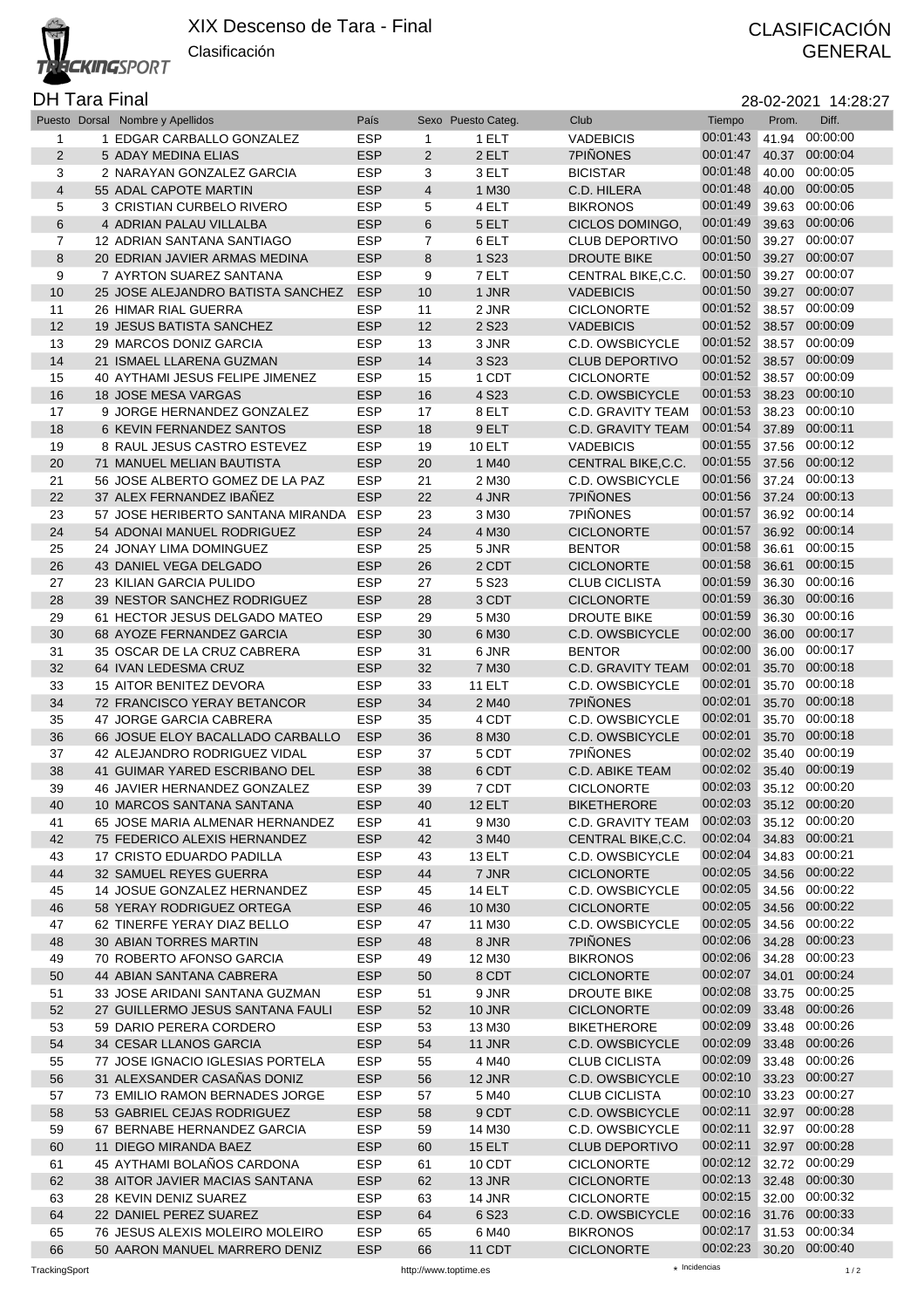|    | <b>DH Tara Final</b><br>28-02-2021 14:28:27 |                                  |            |    |                    |                   |                |       |          |  |  |  |
|----|---------------------------------------------|----------------------------------|------------|----|--------------------|-------------------|----------------|-------|----------|--|--|--|
|    |                                             | Puesto Dorsal Nombre y Apellidos | País       |    | Sexo Puesto Categ. | Club              | Tiempo         | Prom. | Diff.    |  |  |  |
| 67 |                                             | 48 ISRAEL CARBALLO UMPIERREZ     | <b>ESP</b> | 67 | 12 CDT             | <b>7PIÑONES</b>   | 00:02:24       | 30.00 | 00:00:41 |  |  |  |
| 68 |                                             | 13 FERNANDO FABIAN ARMAS         | <b>ESP</b> | 68 | <b>16 ELT</b>      | C.D. OWSBICYCLE   | 00:02:27       | 29.38 | 00:00:44 |  |  |  |
| 69 |                                             | 49 ANTONIO JUAN GUERRA BOLAÑOS   | <b>ESP</b> | 69 | 13 CDT             | <b>CICLONORTE</b> | 00:02:33       | 28.23 | 00:00:50 |  |  |  |
| 70 |                                             | 36 ADRIAN SANTANA GUERRA         | <b>ESP</b> | 70 | $15$ JNR           | <b>CICLONORTE</b> | 00:02:36       | 27.69 | 00:00:53 |  |  |  |
| 71 |                                             | 52 AIRAM JOSE GARCIA GONZALEZ    | <b>ESP</b> | 71 | 14 CDT             | C.D. OWSBICYCLE   | 00:02:40 27.00 |       | 00:00:57 |  |  |  |
| 72 |                                             | 79 CARMEN GARCIA HERNANDEZ       | <b>ESP</b> | 1F | 1 JNR              | C.D. OWSBICYCLE   | 00:03:20 21.60 |       | 00:01:37 |  |  |  |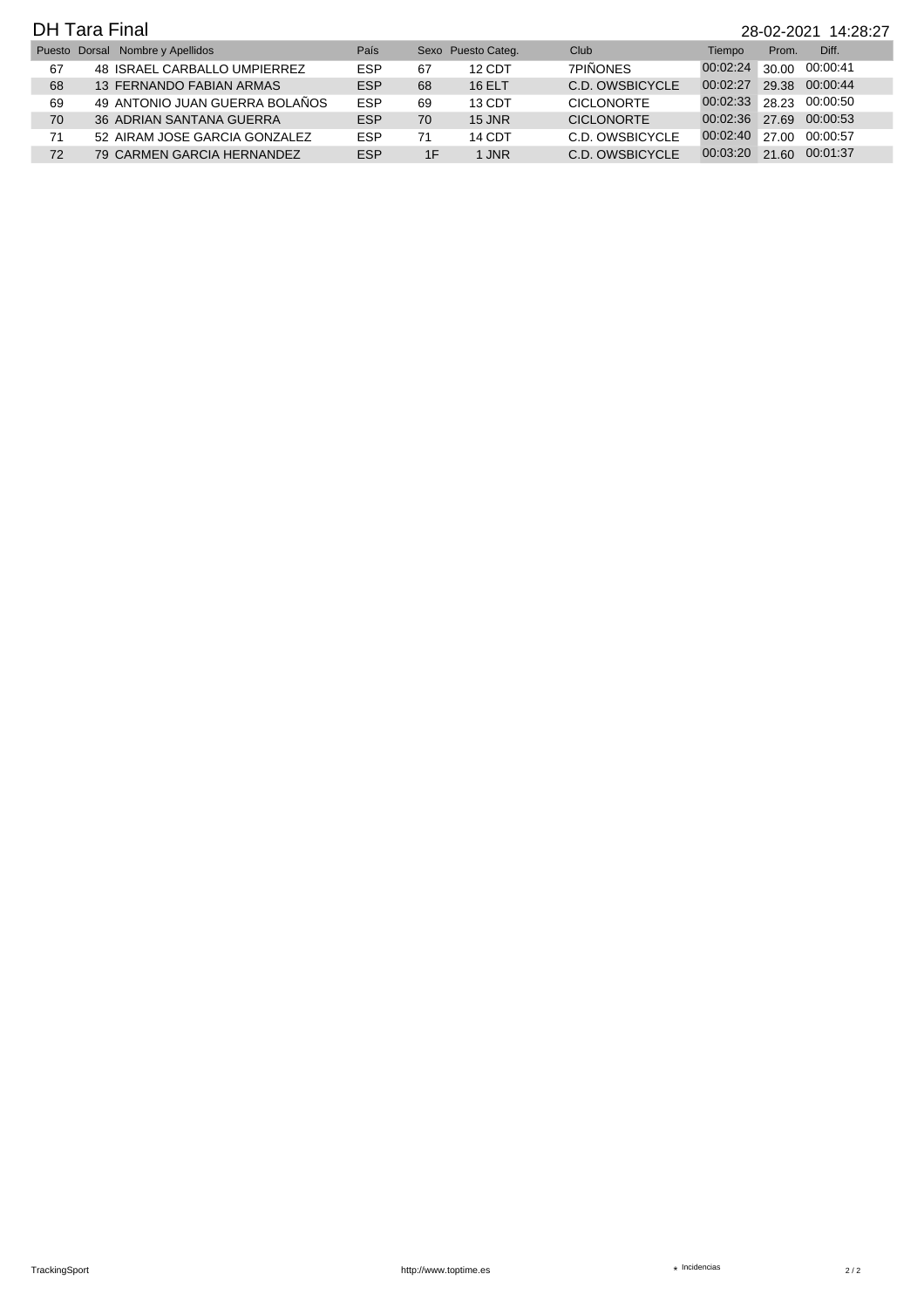

DH Tara Final 28-02-2021 14:28:51

| Cadete-M        |                             |                                                       |                    |                                                                                                            |                                |                   |                  |
|-----------------|-----------------------------|-------------------------------------------------------|--------------------|------------------------------------------------------------------------------------------------------------|--------------------------------|-------------------|------------------|
|                 | Puesto Categoría            | Nombre y Apellidos<br>Dorsal                          | País               | Género                                                                                                     | <b>Tiempo META</b>             | Promedio          | Dif.             |
|                 | 1 CDT-M                     | 40 AYTHAMI JESUS FELIPE JIMENEZ                       | <b>ESP</b>         | M                                                                                                          | 00:01:52                       | 38.57             | 00:00:09         |
|                 | 2 CDT-M                     | 43 DANIEL VEGA DELGADO                                | <b>ESP</b>         | M                                                                                                          | 00:01:58                       | 36.61             | 00:00:15         |
|                 | 3 CDT-M                     | 39 NESTOR SANCHEZ RODRIGUEZ                           | <b>ESP</b>         | M                                                                                                          | 00:01:59                       | 36.30             | 00:00:16         |
|                 | 4 CDT-M                     | 47 JORGE GARCIA CABRERA                               | <b>ESP</b>         | M                                                                                                          | 00:02:01                       | 35.70             | 00:00:18         |
|                 | 5 CDT-M                     | <b>42 ALEJANDRO RODRIGUEZ VIDAL</b>                   | <b>ESP</b>         | M                                                                                                          | 00:02:02                       | 35.40             | 00:00:19         |
|                 | 6 CDT-M                     | 41 GUIMAR YARED ESCRIBANO DEL ROSARIO                 | <b>ESP</b>         | ${\sf M}$                                                                                                  | 00:02:02                       | 35.40             | 00:00:19         |
|                 | 7 CDT-M                     | <b>46 JAVIER HERNANDEZ GONZALEZ</b>                   | <b>ESP</b>         | M                                                                                                          | 00:02:03                       | 35.12             | 00:00:20         |
|                 | 8 CDT-M                     | 44 ABIAN SANTANA CABRERA                              | <b>ESP</b>         | M                                                                                                          | 00:02:07                       | 34.01             | 00:00:24         |
|                 | 9 CDT-M                     | 53 GABRIEL CEJAS RODRIGUEZ                            | <b>ESP</b>         | M                                                                                                          | 00:02:11                       | 32.97             | 00:00:28         |
|                 | 10 CDT-M                    | 45 AYTHAMI BOLAÑOS CARDONA                            | <b>ESP</b>         | ${\sf M}$                                                                                                  | 00:02:12                       | 32.72             | 00:00:29         |
| 11              | CDT-M                       | 50 AARON MANUEL MARRERO DENIZ                         | <b>ESP</b>         | M                                                                                                          | 00:02:23                       | 30.20             | 00:00:40         |
|                 | 12 CDT-M                    |                                                       |                    |                                                                                                            |                                |                   |                  |
|                 |                             | <b>48 ISRAEL CARBALLO UMPIERREZ</b>                   | <b>ESP</b>         | ${\sf M}$                                                                                                  | 00:02:24                       | 30.00             | 00:00:41         |
|                 | 13 CDT-M                    | 49 ANTONIO JUAN GUERRA BOLAÑOS                        | <b>ESP</b>         | M                                                                                                          | 00:02:33                       | 28.23             | 00:00:50         |
|                 | 14 CDT-M                    | 52 AIRAM JOSE GARCIA GONZALEZ                         | <b>ESP</b>         | ${\sf M}$                                                                                                  | 00:02:40                       | 27.00             | 00:00:57         |
| Júnior-M        |                             |                                                       |                    |                                                                                                            |                                |                   |                  |
|                 | Puesto Categoría            | Dorsal<br>Nombre y Apellidos                          | País               | Género                                                                                                     | <b>Tiempo META</b>             | Promedio          | Dif.             |
|                 | 1 JNR-M                     | 25 JOSE ALEJANDRO BATISTA SANCHEZ                     | <b>ESP</b>         | M                                                                                                          | 00:01:50                       | 39.27             | 00:00:07         |
|                 | 2 JNR-M                     | <b>26 HIMAR RIAL GUERRA</b>                           | <b>ESP</b>         | $\mathsf{M}% _{T}=\mathsf{M}_{T}\!\left( a,b\right) ,\ \mathsf{M}_{T}=\mathsf{M}_{T}\!\left( a,b\right) ,$ | 00:01:52                       | 38.57             | 00:00:09         |
|                 | 3 JNR-M                     | 29 MARCOS DONIZ GARCIA                                | <b>ESP</b>         | M                                                                                                          | 00:01:52                       | 38.57             | 00:00:09         |
|                 | 4 JNR-M                     | 37 ALEX FERNANDEZ IBANEZ                              | <b>ESP</b>         | M                                                                                                          | 00:01:56                       | 37.24             | 00:00:13         |
|                 | 5 JNR-M                     | 24 JONAY LIMA DOMINGUEZ                               | <b>ESP</b>         | M                                                                                                          | 00:01:58                       | 36.61             | 00:00:15         |
|                 | 6 JNR-M                     | 35 OSCAR DE LA CRUZ CABRERA                           | <b>ESP</b>         | M                                                                                                          | 00:02:00                       | 36.00             | 00:00:17         |
|                 | 7 JNR-M                     | 32 SAMUEL REYES GUERRA                                | <b>ESP</b>         | M                                                                                                          | 00:02:05                       | 34.56             | 00:00:22         |
|                 |                             |                                                       |                    | ${\sf M}$                                                                                                  |                                |                   |                  |
|                 | 8 JNR-M                     | <b>30 ABIAN TORRES MARTIN</b>                         | <b>ESP</b>         |                                                                                                            | 00:02:06                       | 34.28             | 00:00:23         |
|                 | 9 JNR-M                     | 33 JOSE ARIDANI SANTANA GUZMAN                        | <b>ESP</b>         | M                                                                                                          | 00:02:08                       | 33.75             | 00:00:25         |
|                 | 10 JNR-M                    | 27 GUILLERMO JESUS SANTANA FAULI                      | <b>ESP</b>         | M                                                                                                          | 00:02:09                       | 33.48             | 00:00:26         |
|                 | 11 JNR-M                    | 34 CESAR LLANOS GARCIA                                | <b>ESP</b>         | M                                                                                                          | 00:02:09                       | 33.48             | 00:00:26         |
|                 | 12 JNR-M                    | 31 ALEXSANDER CASAÑAS DONIZ                           | <b>ESP</b>         | M                                                                                                          | 00:02:10                       | 33.23             | 00:00:27         |
|                 | 13 JNR-M                    | <b>38 AITOR JAVIER MACIAS SANTANA</b>                 | <b>ESP</b>         | M                                                                                                          | 00:02:13                       | 32.48             | 00:00:30         |
|                 | 14 JNR-M                    | 28 KEVIN DENIZ SUAREZ                                 | <b>ESP</b>         | M                                                                                                          | 00:02:15                       | 32.00             | 00:00:32         |
|                 | 15 JNR-M                    | 36 ADRIAN SANTANA GUERRA                              | <b>ESP</b>         | M                                                                                                          | 00:02:36                       | 27.69             | 00:00:53         |
|                 |                             |                                                       |                    |                                                                                                            |                                |                   |                  |
| Júnior-F        |                             |                                                       |                    |                                                                                                            |                                |                   |                  |
|                 |                             |                                                       | País               | Género                                                                                                     |                                | Promedio          | Dif.             |
|                 | Puesto Categoría            | Dorsal Nombre y Apellidos                             |                    |                                                                                                            | <b>Tiempo META</b>             |                   |                  |
|                 | 1 JNR-F                     | 79 CARMEN GARCIA HERNANDEZ                            | <b>ESP</b>         | F                                                                                                          | 00:03:20                       | 21.60             | 00:01:37         |
| <b>Sub 23-M</b> |                             |                                                       |                    |                                                                                                            |                                |                   |                  |
|                 | Puesto Categoría            | Dorsal Nombre y Apellidos                             | País               | Género                                                                                                     | <b>Tiempo META</b>             | Promedio          | Dif.             |
|                 | 1 S23-M                     | 20 EDRIAN JAVIER ARMAS MEDINA                         | <b>ESP</b>         | M                                                                                                          | 00:01:50                       | 39.27             | 00:00:07         |
|                 | 2 S23-M                     | <b>19 JESUS BATISTA SANCHEZ</b>                       | <b>ESP</b>         | M                                                                                                          | 00:01:52                       | 38.57             | 00:00:09         |
|                 | 3 S23-M                     | 21 ISMAEL LLARENA GUZMAN                              | <b>ESP</b>         | M                                                                                                          | 00:01:52                       | 38.57             | 00:00:09         |
|                 | 4 S23-M                     | 18 JOSE MESA VARGAS                                   | <b>ESP</b>         | $\mathsf{M}% _{T}=\mathsf{M}_{T}\!\left( a,b\right) ,\ \mathsf{M}_{T}=\mathsf{M}_{T}\!\left( a,b\right) ,$ | 00:01:53                       | 38.23             | 00:00:10         |
|                 | 5 S23-M                     | 23 KILIAN GARCIA PULIDO                               | <b>ESP</b>         | M                                                                                                          | 00:01:59                       | 36.30             | 00:00:16         |
|                 | 6 S23-M                     | 22 DANIEL PEREZ SUAREZ                                | <b>ESP</b>         | $\mathsf{M}% _{T}=\mathsf{M}_{T}\!\left( a,b\right) ,\ \mathsf{M}_{T}=\mathsf{M}_{T}\!\left( a,b\right) ,$ | 00:02:16                       | 31.76             | 00:00:33         |
| Élite-M         |                             |                                                       |                    |                                                                                                            |                                |                   |                  |
|                 |                             | Dorsal                                                | País               | Género                                                                                                     |                                |                   | Dif.             |
|                 | Puesto Categoría            | Nombre y Apellidos                                    |                    |                                                                                                            | <b>Tiempo META</b>             | Promedio          |                  |
|                 | 1 ELT-M                     | 1 EDGAR CARBALLO GONZALEZ                             | <b>ESP</b>         | M                                                                                                          | 00:01:43                       | 41.94             | 00:00:00         |
|                 | 2 ELT-M                     | 5 ADAY MEDINA ELIAS                                   | <b>ESP</b>         | ${\sf M}$                                                                                                  | 00:01:47                       | 40.37             | 00:00:04         |
|                 | 3 ELT-M                     | 2 NARAYAN GONZALEZ GARCIA                             | <b>ESP</b>         | M                                                                                                          | 00:01:48                       | 40.00             | 00:00:05         |
|                 | 4 ELT-M                     | 3 CRISTIAN CURBELO RIVERO                             | <b>ESP</b>         | ${\sf M}$                                                                                                  | 00:01:49                       | 39.63             | 00:00:06         |
|                 | 5 ELT-M                     | <b>4 ADRIAN PALAU VILLALBA</b>                        | <b>ESP</b>         | M                                                                                                          | 00:01:49                       | 39.63             | 00:00:06         |
|                 | 6 ELT-M                     | 12 ADRIAN SANTANA SANTIAGO                            | <b>ESP</b>         | M                                                                                                          | 00:01:50                       | 39.27             | 00:00:07         |
|                 | 7 ELT-M                     | 7 AYRTON SUAREZ SANTANA                               | <b>ESP</b>         | M                                                                                                          | 00:01:50                       | 39.27             | 00:00:07         |
|                 | 8 ELT-M                     | 9 JORGE HERNANDEZ GONZALEZ                            | <b>ESP</b>         | ${\sf M}$                                                                                                  | 00:01:53                       | 38.23             | 00:00:10         |
|                 | 9 ELT-M                     | <b>6 KEVIN FERNANDEZ SANTOS</b>                       | <b>ESP</b>         | M                                                                                                          | 00:01:54                       | 37.89             | 00:00:11         |
|                 | 10 ELT-M                    | 8 RAUL JESUS CASTRO ESTEVEZ                           | <b>ESP</b>         | ${\sf M}$                                                                                                  | 00:01:55                       | 37.56             | 00:00:12         |
|                 | 11 ELT-M                    | 15 AITOR BENITEZ DEVORA                               | <b>ESP</b>         | M                                                                                                          | 00:02:01                       | 35.70             | 00:00:18         |
|                 | 12 ELT-M                    | 10 MARCOS SANTANA SANTANA                             | <b>ESP</b>         | M                                                                                                          | 00:02:03                       | 35.12             | 00:00:20         |
|                 | 13 ELT-M                    | 17 CRISTO EDUARDO PADILLA QUINTERO                    | <b>ESP</b>         | M                                                                                                          | 00:02:04                       | 34.83             | 00:00:21         |
|                 | 14 ELT-M                    | 14 JOSUE GONZALEZ HERNANDEZ                           | <b>ESP</b>         | ${\sf M}$                                                                                                  | 00:02:05                       | 34.56             | 00:00:22         |
|                 | 15 ELT-M                    | 11 DIEGO MIRANDA BAEZ                                 | <b>ESP</b>         | M                                                                                                          | 00:02:11                       | 32.97             | 00:00:28         |
|                 | 16 ELT-M                    | 13 FERNANDO FABIAN ARMAS HERNANDEZ                    | <b>ESP</b>         | ${\sf M}$                                                                                                  | 00:02:27                       | 29.38             | 00:00:44         |
|                 |                             |                                                       |                    |                                                                                                            |                                |                   |                  |
| Máster 30-M     |                             |                                                       |                    |                                                                                                            |                                |                   |                  |
|                 | Puesto Categoría<br>1 M30-M | Nombre y Apellidos<br>Dorsal<br>55 ADAL CAPOTE MARTIN | País<br><b>ESP</b> | Género<br>M                                                                                                | <b>Tiempo META</b><br>00:01:48 | Promedio<br>40.00 | Dif.<br>00:00:05 |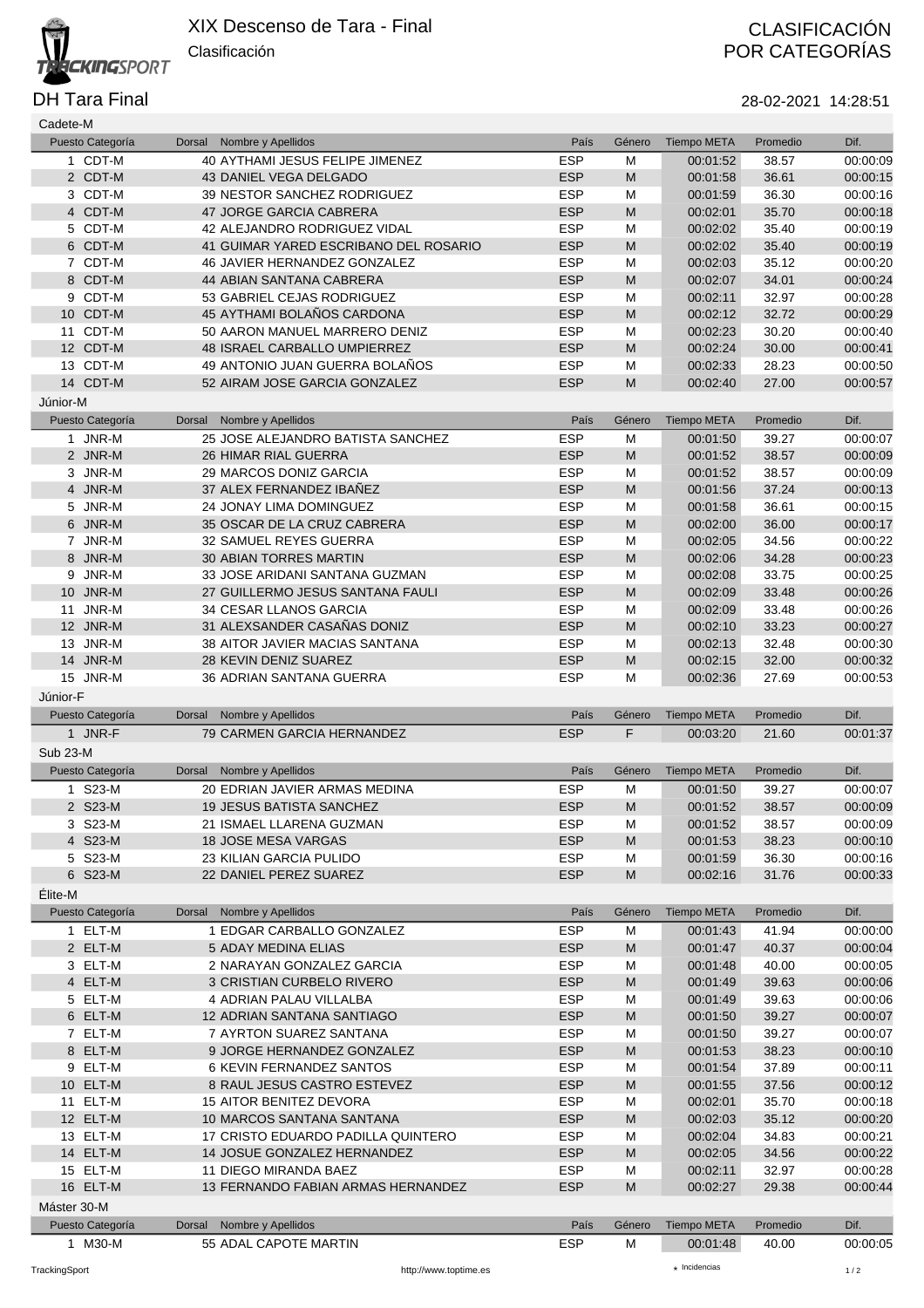## DH Tara Final 28-02-2021 14:28:51

| Máster 30-M                |                                       |            |        |                    |          |          |
|----------------------------|---------------------------------------|------------|--------|--------------------|----------|----------|
| Puesto Categoría           | Nombre y Apellidos<br>Dorsal          | País       | Género | <b>Tiempo META</b> | Promedio | Dif.     |
| 2 M30-M                    | 56 JOSE ALBERTO GOMEZ DE LA PAZ       | <b>ESP</b> | M      | 00:01:56           | 37.24    | 00:00:13 |
| 3 M30-M                    | 57 JOSE HERIBERTO SANTANA MIRANDA     | <b>ESP</b> | M      | 00:01:57           | 36.92    | 00:00:14 |
| 4 M30-M                    | 54 ADONAI MANUEL RODRIGUEZ SUAREZ     | <b>ESP</b> | M      | 00:01:57           | 36.92    | 00:00:14 |
| 5 M30-M                    | 61 HECTOR JESUS DELGADO MATEO         | <b>ESP</b> | M      | 00:01:59           | 36.30    | 00:00:16 |
| M30-M<br>6                 | 68 AYOZE FERNANDEZ GARCIA             | <b>ESP</b> | M      | 00:02:00           | 36.00    | 00:00:17 |
| 7 M30-M                    | 64 IVAN LEDESMA CRUZ                  | <b>ESP</b> | M      | 00:02:01           | 35.70    | 00:00:18 |
| M30-M<br>8                 | 66 JOSUE ELOY BACALLADO CARBALLO      | <b>ESP</b> | M      | 00:02:01           | 35.70    | 00:00:18 |
| 9 M30-M                    | 65 JOSE MARIA ALMENAR HERNANDEZ       | <b>ESP</b> | M      | 00:02:03           | 35.12    | 00:00:20 |
| M30-M<br>10                | 58 YERAY RODRIGUEZ ORTEGA             | <b>ESP</b> | M      | 00:02:05           | 34.56    | 00:00:22 |
| M30-M<br>11                | 62 TINERFE YERAY DIAZ BELLO           | <b>ESP</b> | M      | 00:02:05           | 34.56    | 00:00:22 |
| M30-M<br>$12 \overline{ }$ | 70 ROBERTO AFONSO GARCIA              | <b>ESP</b> | M      | 00:02:06           | 34.28    | 00:00:23 |
| 13 M30-M                   | 59 DARIO PERERA CORDERO               | <b>ESP</b> | M      | 00:02:09           | 33.48    | 00:00:26 |
| 14 M30-M                   | 67 BERNABE HERNANDEZ GARCIA           | <b>ESP</b> | M      | 00:02:11           | 32.97    | 00:00:28 |
| Máster 40-M                |                                       |            |        |                    |          |          |
| Puesto Categoría           | Nombre y Apellidos<br>Dorsal          | País       | Género | <b>Tiempo META</b> | Promedio | Dif.     |
| M40-M                      | <b>71 MANUEL MELIAN BAUTISTA</b>      | <b>ESP</b> | M      | 00:01:55           | 37.56    | 00:00:12 |
| 2 M40-M                    | 72 FRANCISCO YERAY BETANCOR RAMOS     | <b>ESP</b> | M      | 00:02:01           | 35.70    | 00:00:18 |
| 3 M40-M                    | 75 FEDERICO ALEXIS HERNANDEZ SANTANA  | <b>ESP</b> | M      | 00:02:04           | 34.83    | 00:00:21 |
| 4 M40-M                    | 77 JOSE IGNACIO IGLESIAS PORTELA      | <b>ESP</b> | M      | 00:02:09           | 33.48    | 00:00:26 |
| 5 M40-M                    | <b>73 EMILIO RAMON BERNADES JORGE</b> | <b>ESP</b> | M      | 00:02:10           | 33.23    | 00:00:27 |
| M40-M<br>6.                | 76 JESUS ALEXIS MOLEIRO MOLEIRO       | <b>ESP</b> | M      | 00:02:17           | 31.53    | 00:00:34 |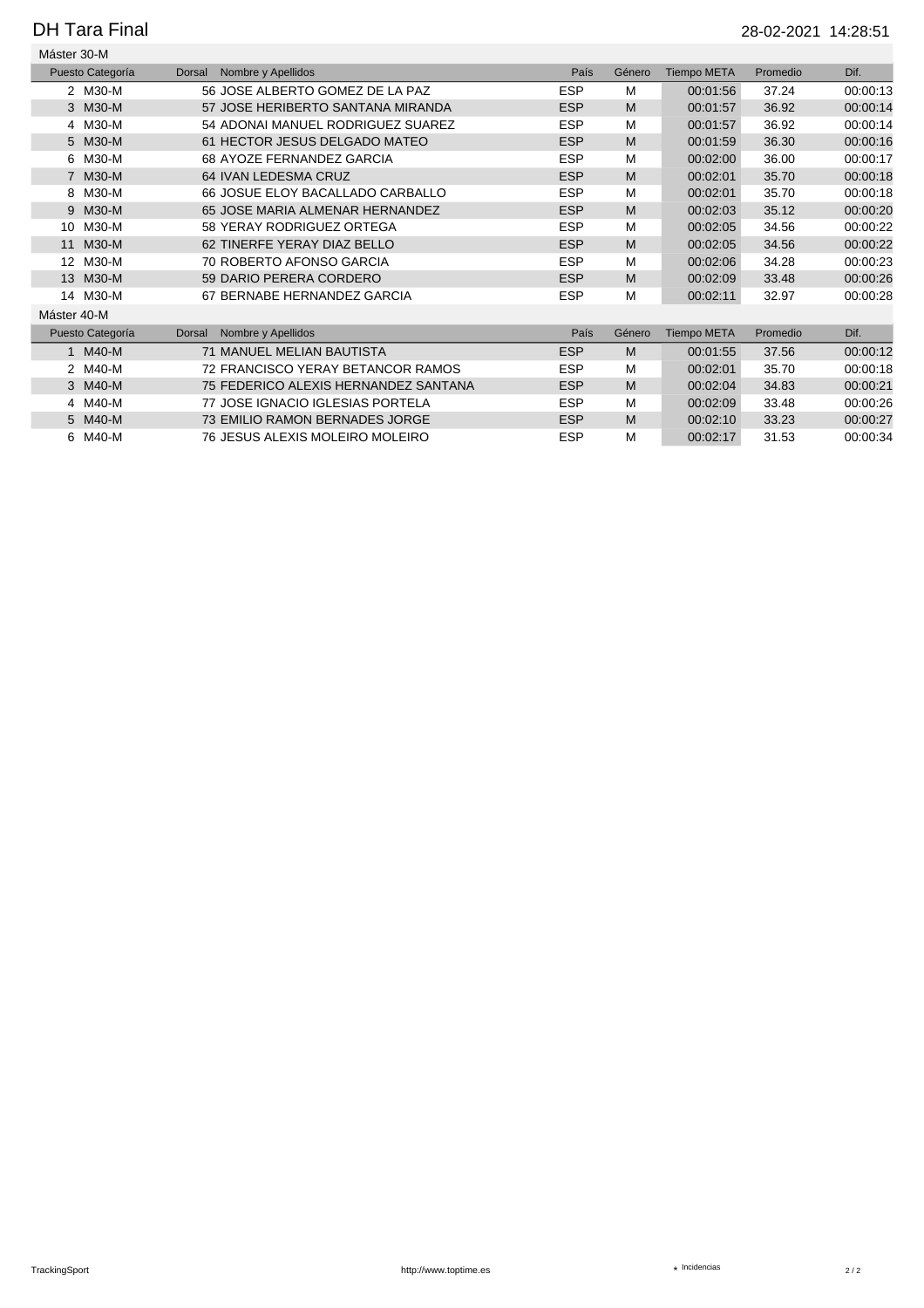# **CKINGSPORT**

# DH Tara Final Menores 28-02-2021 14:30:46

|                 | Puesto Dorsal Nombre y Apellidos | País       | Sexo           | Puesto Categ. | Club                 | Tiempo   | Prom. | Diff.    |
|-----------------|----------------------------------|------------|----------------|---------------|----------------------|----------|-------|----------|
|                 | 83 NICOLAS CHIRINO HULSUND       | <b>ESP</b> |                | 1 INF         | CLUB DEPORTIVO       | 00:02:00 | 36.00 | 00:00:00 |
| 2               | 89 LEONARDO RAFAEL FILUTOWICZ    | <b>ESP</b> | $\overline{2}$ | 2 INF         | <b>7PIÑONES</b>      | 00:02:07 | 34.01 | 00:00:07 |
| 3               | 84 YANN DELALEEUW PORVEN         | <b>ESP</b> | 3              | 3 INF         | <b>7PIÑONES</b>      | 00:02:08 | 33.75 | 00:00:08 |
| $\overline{4}$  | 92 DIEGO RODRIGUEZ GIL           | <b>ESP</b> | $\overline{4}$ | 1 ALV         | C.C. PICONERA        | 00:02:11 | 32.97 | 00:00:11 |
| 5               | 97 AYNAROMOROAN SUAREZ DIAZ      | <b>ESP</b> | 5              | 2 ALV         | CENTRAL BIKE.C.C.    | 00:02:13 | 32.48 | 00:00:13 |
| 6               | 87 JAHISIEL SIVERIO RODRIGUEZ    | <b>ESP</b> | 6              | 4 INF         | C.D. OWSBICYCLE      | 00:02:14 | 32.23 | 00:00:14 |
| 7               | 93 ABIAN GONZALEZ MORENO         | <b>ESP</b> | 7              | 3 ALV         | <b>CLUB CICLISTA</b> | 00:02:14 | 32.23 | 00:00:14 |
| 8               | 91 DIEGO SUAREZ RAMOS            | <b>ESP</b> | 8              | 5 INF         | <b>BENTOR</b>        | 00:02:16 | 31.76 | 00:00:16 |
| 9               | 94 HUGO GUERRA MELIAN            | <b>ESP</b> | 9              | 4 ALV         | C.D. ABIKE TEAM      | 00:02:20 | 30.85 | 00:00:20 |
| 10 <sup>°</sup> | 90 JOAQUIN QUINTANA QUESADA      | <b>ESP</b> | 10             | 6 INF         | <b>CICLONORTE</b>    | 00:02:23 | 30.20 | 00:00:23 |
| 11              | 88 ALEJANDRO HERNANDEZ LORENZO   | <b>ESP</b> | 11             | 7 INF         | C.D. OWSBICYCLE      | 00:02:25 | 29.79 | 00:00:25 |
| 12              | 85 SAMI EL YAKHLIFI CARRION      | <b>ESP</b> | 12             | 8 INF         | LA GRUPETA, C.C.     | 00:02:25 | 29.79 | 00:00:25 |
| 13              | 95 AITOR LUZARDO GONZALEZ        | <b>ESP</b> | 13             | 5 ALV         | C.D. ABIKE TEAM      | 00:02:33 | 28.23 | 00:00:33 |
| 14              | 96 PEDRO SUAREZ GONZALEZ         | <b>ESP</b> | 14             | 6 ALV         | C.D. ABIKE TEAM      | 00:02:34 | 28.05 | 00:00:34 |
| 15              | 98 ELENA SOLER HERNANDEZ         | <b>ESP</b> | 1F             | 1 ALV         | C.D. ABIKE TEAM      | 00:02:57 | 24.40 | 00:00:57 |
| 16              | 99 MARTINA GUERRA MELIAN         | <b>ESP</b> | 2F             | 1 PRN         | C.D. ABIKE TEAM      | 00:03:13 | 22.38 | 00:01:13 |
| 17              | 100 JAIRO BORGES MONTERO         | <b>ESP</b> | 15             | 1 PRM         | TRIDER'S             | 00:04:27 | 16.17 | 00:02:27 |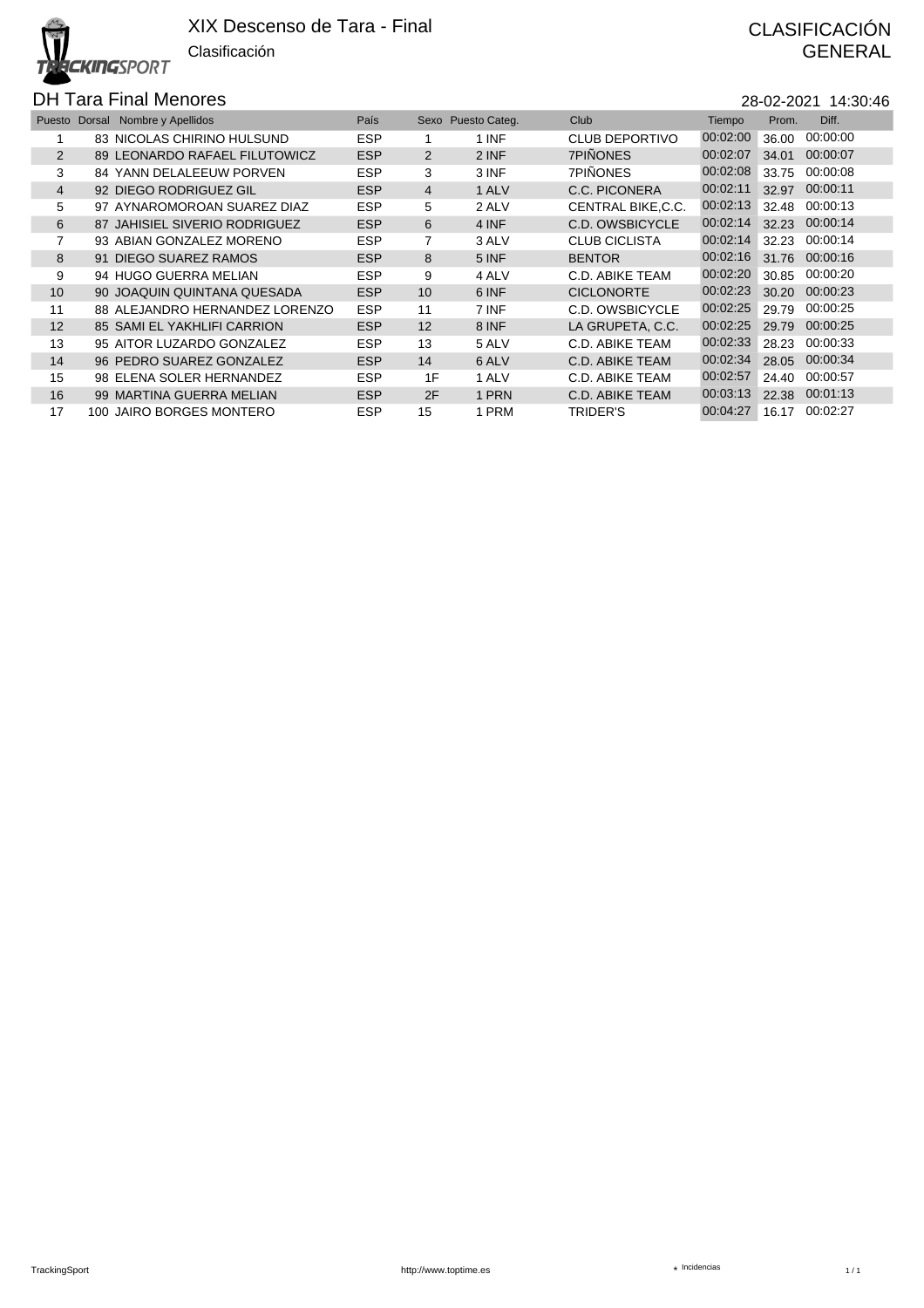### DH Tara Final Menores 28-02-2021 14:31:31

| Promesa-M              |               |                                    |            |        |                    |          |          |
|------------------------|---------------|------------------------------------|------------|--------|--------------------|----------|----------|
| Puesto Categoría       | Dorsal        | Nombre y Apellidos                 | País       | Género | <b>Tiempo META</b> | Promedio | Dif.     |
| 1 PRM-M                |               | 100 JAIRO BORGES MONTERO           | <b>ESP</b> | M      | 00:04:27           | 16.17    | 00:02:27 |
| Principiante-F         |               |                                    |            |        |                    |          |          |
| Puesto Categoría       | <b>Dorsal</b> | Nombre y Apellidos                 | País       | Género | <b>Tiempo META</b> | Promedio | Dif.     |
| 1 PRN-F                |               | 99 MARTINA GUERRA MELIAN           | <b>ESP</b> | F      | 00:03:13           | 22.38    | 00:01:13 |
| Alevín-M               |               |                                    |            |        |                    |          |          |
| Puesto Categoría       | Dorsal        | Nombre y Apellidos                 | País       | Género | <b>Tiempo META</b> | Promedio | Dif.     |
| 1 ALV-M                |               | 92 DIEGO RODRIGUEZ GIL             | <b>ESP</b> | M      | 00:02:11           | 32.97    | 00:00:11 |
| 2 ALV-M                |               | 97 AYNAROMOROAN SUAREZ DIAZ        | <b>ESP</b> | M      | 00:02:13           | 32.48    | 00:00:13 |
| 3 ALV-M                |               | 93 ABIAN GONZALEZ MORENO           | <b>ESP</b> | M      | 00:02:14           | 32.23    | 00:00:14 |
| 4 ALV-M                |               | 94 HUGO GUERRA MELIAN              | <b>ESP</b> | M      | 00:02:20           | 30.85    | 00:00:20 |
| 5 ALV-M                |               | 95 AITOR LUZARDO GONZALEZ          | <b>ESP</b> | M      | 00:02:33           | 28.23    | 00:00:33 |
| 6 ALV-M                |               | 96 PEDRO SUAREZ GONZALEZ           | <b>ESP</b> | M      | 00:02:34           | 28.05    | 00:00:34 |
| Alevín-F               |               |                                    |            |        |                    |          |          |
| Puesto Categoría       | Dorsal        | Nombre y Apellidos                 | País       | Género | <b>Tiempo META</b> | Promedio | Dif.     |
| 1 ALV-F                |               | 98 ELENA SOLER HERNANDEZ           | <b>ESP</b> | F      | 00:02:57           | 24.40    | 00:00:57 |
| Infantil-M             |               |                                    |            |        |                    |          |          |
| Puesto Categoría       | <b>Dorsal</b> | Nombre y Apellidos                 | País       | Género | <b>Tiempo META</b> | Promedio | Dif.     |
| 1 INF-M                |               | <b>83 NICOLAS CHIRINO HULSUND</b>  | <b>ESP</b> | M      | 00:02:00           | 36.00    | 00:00:00 |
| INF-M<br>$\mathcal{P}$ |               | 89 LEONARDO RAFAEL FILUTOWICZ BONK | <b>ESP</b> | M      | 00:02:07           | 34.01    | 00:00:07 |
| 3 INF-M                |               | 84 YANN DELALEEUW PORVEN           | <b>ESP</b> | M      | 00:02:08           | 33.75    | 00:00:08 |
| 4 INF-M                |               | 87 JAHISIEL SIVERIO RODRIGUEZ      | <b>ESP</b> | M      | 00:02:14           | 32.23    | 00:00:14 |
| 5 INF-M                |               | 91 DIEGO SUAREZ RAMOS              | <b>ESP</b> | M      | 00:02:16           | 31.76    | 00:00:16 |
| INF-M<br>6             |               | 90 JOAQUIN QUINTANA QUESADA        | <b>ESP</b> | M      | 00:02:23           | 30.20    | 00:00:23 |
| 7 INF-M                |               | 88 ALEJANDRO HERNANDEZ LORENZO     | <b>ESP</b> | M      | 00:02:25           | 29.79    | 00:00:25 |
| INF-M<br>8             |               | 85 SAMI EL YAKHLIFI CARRION        | <b>ESP</b> | M      | 00:02:25           | 29.79    | 00:00:25 |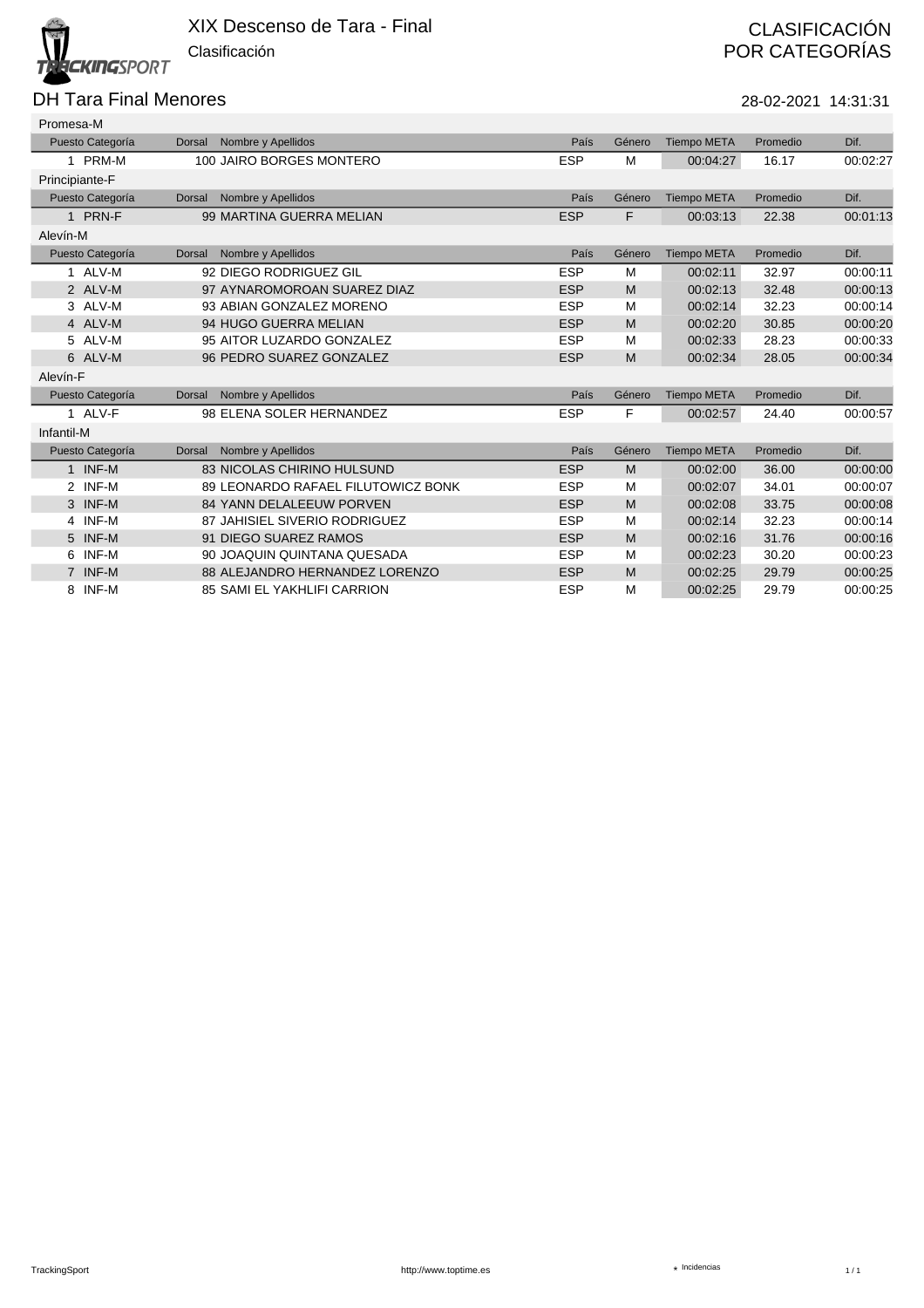Clasificación **CKINGSPORT** 

### DH Tara Final E-Bike 28-02-2021 14:32:46

| 28-02-2021 14:32:4 |  |
|--------------------|--|
|--------------------|--|

|  | Puesto Dorsal Nombre y Apellidos | País | Sexo Puesto Categ. | Club            | Tiempo                  | Prom. | Diff. |
|--|----------------------------------|------|--------------------|-----------------|-------------------------|-------|-------|
|  | 81 LUIS ANDRES ARAUJO DIAZ       | FSP  | EBK                | <b>BIKRONOS</b> | 00:02:11 32.97 00:00:00 |       |       |
|  | 74 RAFAEL ALEJANDRO BORGES       | FSP  | 2 EBK              | C.D. OWSBICYCLE | 00:02:15 32.00 00:00:04 |       |       |
|  | 78 HERACLIO JAVIER RODRIGUEZ     | ESP  | 3 EBK              | 7PINONES        | 00:02:19 31.07 00:00:08 |       |       |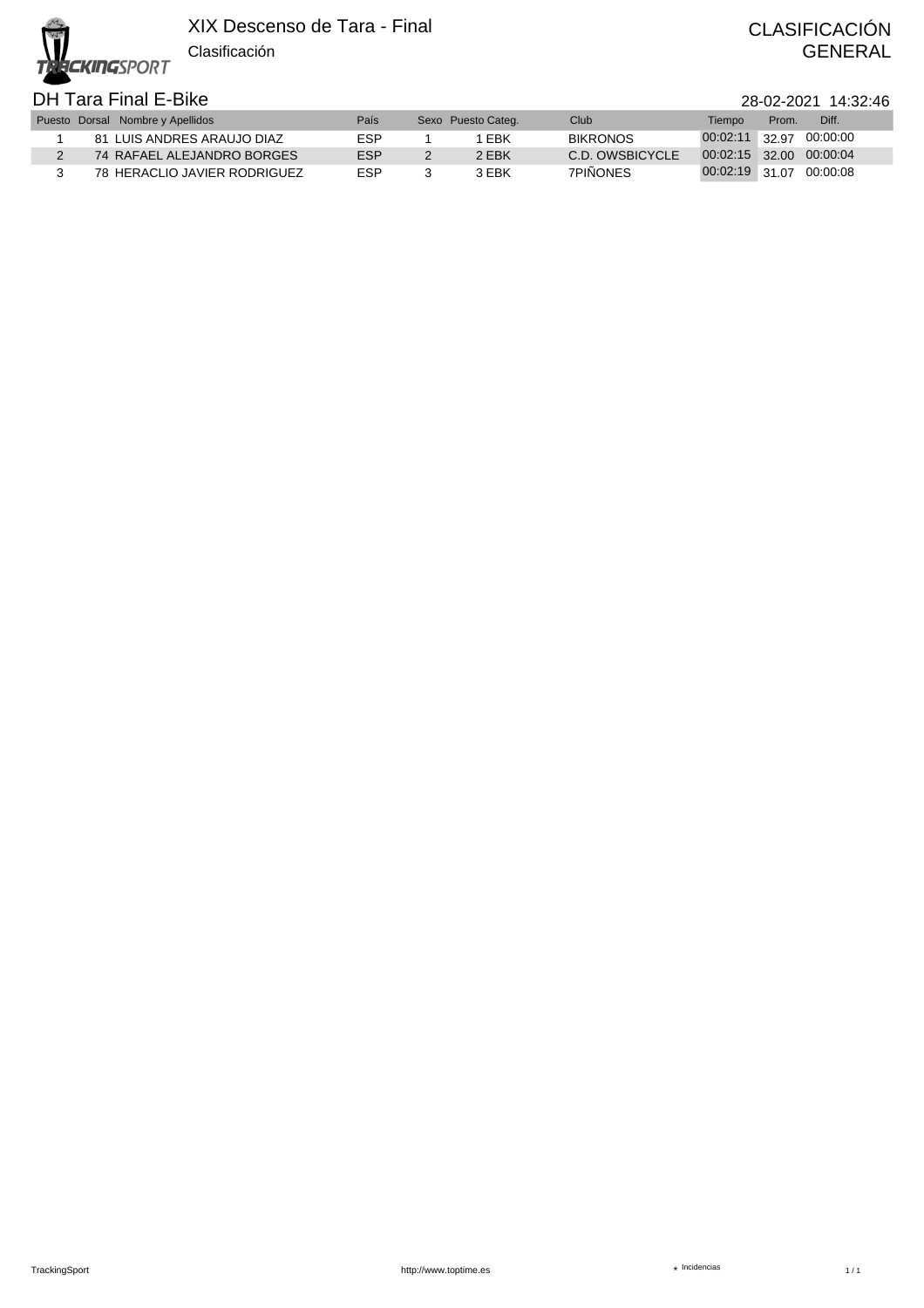#### *XIX Descenso de Tara - Clasificatorio 2021 - DH Tara Clasificatorio*

| Puesto Dorsal  |                | Participante                            |                | País PtoCat Categoria Tiempo |              | Tmp HH:mm:ss.SSS | Club                                       |
|----------------|----------------|-----------------------------------------|----------------|------------------------------|--------------|------------------|--------------------------------------------|
| $\mathbf{1}$   | 5              | <b>ADAY MEDINA ELIASESP</b>             | $\mathbf{1}$   |                              | ELT 00:01:50 | 00:01:50.51      | 7PIÑONES                                   |
| 2              | 55             | <b>ADAL CAPOTE MARTINESP</b>            | $\mathbf{1}$   |                              | M30 00:01:50 | 00:01:50.59      | C.D. HILERA                                |
| 3              | $\mathbf{1}$   | EDGAR CARBALLO GONZALEZESP              | $\overline{2}$ |                              | ELT 00:01:51 | 00:01:51.64      | <b>VADEBICIS</b>                           |
| 4              | 57             | JOSE HERIBERTO SANTANA MIRANDAESP       | 2              |                              | M30 00:01:54 | 00:01:54.03      | 7PIÑONES                                   |
|                |                |                                         |                |                              |              |                  |                                            |
| 5              | 2              | NARAYAN GONZALEZ GARCIAESP              | 3              |                              | ELT 00:01:54 | 00:01:54.40      | <b>BICISTAR</b>                            |
| 6              | 71             | MANUEL MELIAN BAUTISTAESP               | $\mathbf{1}$   |                              | M40 00:01:54 | 00:01:54.72      | <b>CENTRAL BIKE.C.C.</b>                   |
| $\overline{7}$ | $\overline{4}$ | <b>ADRIAN PALAU VILLALBAESP</b>         | $\overline{4}$ |                              | ELT 00:01:54 | 00:01:54.75      | CICLOS DOMINGO, CC                         |
| 8              | 12             | ADRIAN SANTANA SANTIAGOESP              | 5              |                              | ELT 00:01:55 | 00:01:55.12      | <b>CLUB DEPORTIVO AFURNORBIKE</b>          |
| 9              | 19             | <b>JESUS BATISTA SANCHEZESP</b>         | $\mathbf{1}$   |                              | S23 00:01:55 | 00:01:55.31      | <b>VADEBICIS</b>                           |
| 10             | 3              | <b>CRISTIAN CURBELO RIVEROESP</b>       | 6              |                              | ELT 00:01:55 | 00:01:55.45      | <b>BIKRONOS</b>                            |
| 11             | $\overline{7}$ | AYRTON SUAREZ SANTANAESP                | $\overline{7}$ |                              | ELT 00:01:55 | 00:01:55.50      | CENTRAL BIKE, C.C.                         |
|                |                |                                         |                |                              | CDT 00:01:56 |                  | CICLONORTE-ATERORE                         |
| 12             | 40             | AYTHAMI JESUS FELIPE JIMENEZESP         | $\mathbf{1}$   |                              |              | 00:01:56.81      |                                            |
| 13             | 20             | EDRIAN JAVIER ARMAS MEDINAESP           | $\overline{2}$ |                              | S23 00:01:57 | 00:01:57.23      | <b>D-ROUTE BIKE</b>                        |
| 14             | 25             | JOSE ALEJANDRO BATISTA SANCHEZESP       | $\mathbf{1}$   |                              | JNR 00:01:57 | 00:01:57.69      | <b>VADEBICIS</b>                           |
| 15             | 39             | NESTOR SANCHEZ RODRIGUEZ ESP            | $\overline{2}$ |                              | CDT 00:01:57 | 00:01:57.78      | CICLONORTE-ATERORE                         |
| 16             | 73             | EMILIO RAMON BERNADES JORGEESP          | $\overline{2}$ |                              | M40 00:01:57 |                  | 00:01:57.83 CLUB CICLISTA DORATIL MOYABIKE |
| 17             | 18             | <b>JOSE MESA VARGASESP</b>              | 3              |                              | S23 00:01:57 | 00:01:57.93      | <b>C.D. OWSBICYCLE</b>                     |
| 18             | 9              | JORGE HERNANDEZ GONZALEZESP             | 8              |                              | ELT 00:01:57 | 00:01:57.96      | <b>C.D. GRAVITY TEAM TENERIFE</b>          |
| 19             | 21             | ISMAEL LLARENA GUZMANESP                | $\overline{4}$ |                              | S23 00:01:57 | 00:01:57.99      | CLUB DEPORTIVO AFURNORBIKE                 |
|                |                |                                         |                |                              |              |                  |                                            |
| 20             | 29             | MARCOS DONIZ GARCIAESP                  | $\overline{2}$ |                              | JNR 00:01:58 | 00:01:58.28      | C.D. OWSBICYCLE                            |
| 21             | 37             | ALEX FERNANDEZ IBAÑEZESP                | 3              |                              | JNR 00:01:59 | 00:01:59.61      | 7PIÑONES                                   |
| 22             | 72             | FRANCISCO YERAY BETANCOR RAMOSESP       | 3              |                              | M40 00:01:59 | 00:01:59.67      | 7PIÑONES                                   |
| 23             | 61             | <b>HECTOR JESUS DELGADO MATEO ESP</b>   | 3              |                              | M30 00:01:59 | 00:01:59.74      | <b>D-ROUTE BIKE</b>                        |
| 24             | 56             | JOSE ALBERTO GOMEZ DE LA PAZESP         | 4              |                              | M30 00:02:00 | 00:02:00.29      | C.D. OWSBICYCLE                            |
| 25             | 26             | <b>HIMAR RIAL GUERRAESP</b>             | $\overline{4}$ |                              | JNR 00:02:00 | 00:02:00.47      | CICLONORTE-ATERORE                         |
| 26             | 68             | AYOZE FERNANDEZ GARCIAESP               | 5              |                              | M30 00:02:02 | 00:02:02.86      | C.D. OWSBICYCLE                            |
| 27             | 24             | <b>JONAY LIMA DOMINGUEZESP</b>          | 5              |                              | JNR 00:02:02 | 00:02:02.91      | <b>BENTOR</b>                              |
|                |                |                                         |                |                              |              |                  |                                            |
| 28             | 8              | RAUL JESUS CASTRO ESTEVEZESP            | 9              |                              | ELT 00:02:03 | 00:02:03.11      | <b>VADEBICIS</b>                           |
| 29             | 66             | JOSUE ELOY BACALLADO CARBALLOESP        | $6\phantom{1}$ |                              | M30 00:02:03 | 00:02:03.15      | <b>C.D. OWSBICYCLE</b>                     |
| 30             | 43             | DANIEL VEGA DELGADOESP                  | 3              |                              | CDT 00:02:04 | 00:02:04.49      | CICLONORTE-ATERORE                         |
| 31             | 6              | KEVIN FERNANDEZ SANTOSESP               | 10             |                              | ELT 00:02:04 | 00:02:04.64      | <b>C.D. GRAVITY TEAM TENERIFE</b>          |
| 32             | 62             | TINERFE YERAY DIAZ BELLOESP             | $\overline{7}$ |                              | M30 00:02:04 | 00:02:04.70      | C.D. OWSBICYCLE                            |
| 33             | 64             | <b>IVAN LEDESMA CRUZESP</b>             | 8              |                              | M30 00:02:05 | 00:02:05.49      | <b>C.D. GRAVITY TEAM TENERIFE</b>          |
| 34             | 15             | AITOR BENITEZ DEVORAESP                 | 11             |                              | ELT 00:02:05 | 00:02:05.66      | C.D. OWSBICYCLE                            |
| 35             |                | 75 FEDERICO ALEXIS HERNANDEZ SANTANAESP | $\overline{4}$ |                              | M40 00:02:05 | 00:02:05.77      |                                            |
|                |                |                                         |                |                              |              |                  | <b>CENTRAL BIKE, C.C.</b>                  |
| 36             | 46             | JAVIER HERNANDEZ GONZALEZESP            | 4              |                              | CDT 00:02:07 | 00:02:07.77      | CICLONORTE-ATERORE                         |
| 37             | 70             | ROBERTO AFONSO GARCIAESP                | 9              |                              | M30 00:02:07 | 00:02:07.96      | <b>BIKRONOS</b>                            |
| 38             | 23             | KILIAN GARCIA PULIDOESP                 | 5              |                              | S23 00:02:08 |                  | 00:02:08.44 CLUB CICLISTA DORATIL MOYABIKE |
| 39             | 42             | ALEJANDRO RODRIGUEZ VIDALESP            | 5              |                              | CDT 00:02:08 | 00:02:08.58      | 7PIÑONES                                   |
| 40             | 27             | GUILLERMO JESUS SANTANA FAULIESP        | 6              |                              | JNR 00:02:08 | 00:02:08.59      | CICLONORTE-ATERORE                         |
| 41             | 65             | JOSE MARIA ALMENAR HERNANDEZESP         | 10             |                              | M30 00:02:09 | 00:02:09.12      | <b>C.D. GRAVITY TEAM TENERIFE</b>          |
| 42             | 58             | YERAY RODRIGUEZ ORTEGAESP               | 11             |                              | M30 00:02:09 | 00:02:09.45      | CICLONORTE-ATERORE                         |
| 43             | 17             | CRISTO EDUARDO PADILLA QUINTEROESP      | 12             |                              | ELT 00:02:09 | 00:02:09.93      | C.D. OWSBICYCLE                            |
|                |                |                                         |                |                              |              |                  |                                            |
| 44             | 10             | MARCOS SANTANA SANTANAESP               | 13             |                              | ELT 00:02:11 | 00:02:11.64      | <b>BIKETHERORE</b>                         |
| 45             | 47             | JORGE GARCIA CABRERAESP                 | $6\phantom{1}$ |                              | CDT 00:02:12 | 00:02:12.01      | C.D. OWSBICYCLE                            |
| 46             | 59             | DARIO PERERA CORDEROESP                 | 12             |                              | M30 00:02:12 | 00:02:12.06      | <b>BIKETHERORE</b>                         |
| 47             | 67             | BERNABE HERNANDEZ GARCIAESP             | 13             |                              | M30 00:02:12 | 00:02:12.45      | <b>C.D. OWSBICYCLE</b>                     |
| 48             | 54             | ADONAI MANUEL RODRIGUEZ SUAREZESP       | 14             |                              | M30 00:02:13 | 00:02:13.12      | CICLONORTE-ATERORE                         |
| 49             | 53             | GABRIEL CEJAS RODRIGUEZESP              | $\overline{7}$ |                              | CDT 00:02:13 | 00:02:13.52      | C.D. OWSBICYCLE                            |
| 50             | 31             | ALEXSANDER CASAÑAS DONIZESP             | 7              |                              | JNR 00:02:14 | 00:02:14.13      | C.D. OWSBICYCLE                            |
| 51             | 14             | JOSUE GONZALEZ HERNANDEZESP             | 14             |                              | ELT 00:02:14 | 00:02:14.42      | C.D. OWSBICYCLE                            |
|                |                |                                         |                |                              |              |                  |                                            |
| 52             | 32             | SAMUEL REYES GUERRAESP                  | 8              |                              | JNR 00:02:14 | 00:02:14.55      | CICLONORTE-ATERORE                         |
| 53             | 44             | ABIAN SANTANA CABRERAESP                | 8              |                              | CDT 00:02:15 | 00:02:15.38      | CICLONORTE-ATERORE                         |
| 54             | 35             | OSCAR DE LA CRUZ CABRERA ESP            | 9              |                              | JNR 00:02:17 | 00:02:17.32      | <b>BENTOR</b>                              |
| 55             | 76             | JESUS ALEXIS MOLEIRO MOLEIROESP         | 5              |                              | M40 00:02:17 | 00:02:17.72      | <b>BIKRONOS</b>                            |
| 56             | 77             | JOSE IGNACIO IGLESIAS PORTELAESP        | 6              |                              | M40 00:02:18 |                  | 00:02:18.01 CLUB CICLISTA DORATIL MOYABIKE |
| 57             | 51             | CARLOS KENAI SANTANA OLIVEROESP         | 9              |                              | CDT 00:02:18 | 00:02:18.26      | 7PIÑONES                                   |
| 58             | 34             | <b>CESAR LLANOS GARCIAESP</b>           | 10             |                              | JNR 00:02:19 | 00:02:19.00      | C.D. OWSBICYCLE                            |
| 59             | 28             | <b>KEVIN DENIZ SUAREZESP</b>            | 11             |                              | JNR 00:02:19 | 00:02:19.18      | CICLONORTE-ATERORE                         |
|                |                |                                         |                |                              |              |                  |                                            |
| 60             | 45             | AYTHAMI BOLAÑOS CARDONAESP              | 10             |                              | CDT 00:02:19 | 00:02:19.66      | CICLONORTE-ATERORE                         |
| 61             | 11             | DIEGO MIRANDA BAEZESP                   | 15             |                              | ELT 00:02:19 | 00:02:19.79      | <b>CLUB DEPORTIVO AFURNORBIKE</b>          |
| 62             | 38             | AITOR JAVIER MACIAS SANTANAESP          | 12             |                              | JNR 00:02:20 | 00:02:20.05      | CICLONORTE-ATERORE                         |
| 63             | 22             | DANIEL PEREZ SUAREZESP                  | $6\phantom{1}$ |                              | S23 00:02:22 | 00:02:22.45      | C.D. OWSBICYCLE                            |
| 64             | 50             | AARON MANUEL MARRERO DENIZESP           | 11             |                              | CDT 00:02:31 | 00:02:31.06      | CICLONORTE-ATERORE                         |
| 65             | 52             | AIRAM JOSE GARCIA GONZALEZESP           | 12             |                              | CDT 00:02:31 | 00:02:31.92      | C.D. OWSBICYCLE                            |
| 66             | 49             | ANTONIO JUAN GUERRA BOLAÑOSESP          | 13             |                              | CDT 00:02:33 | 00:02:33.80      | CICLONORTE-ATERORE                         |
|                |                |                                         |                |                              |              |                  |                                            |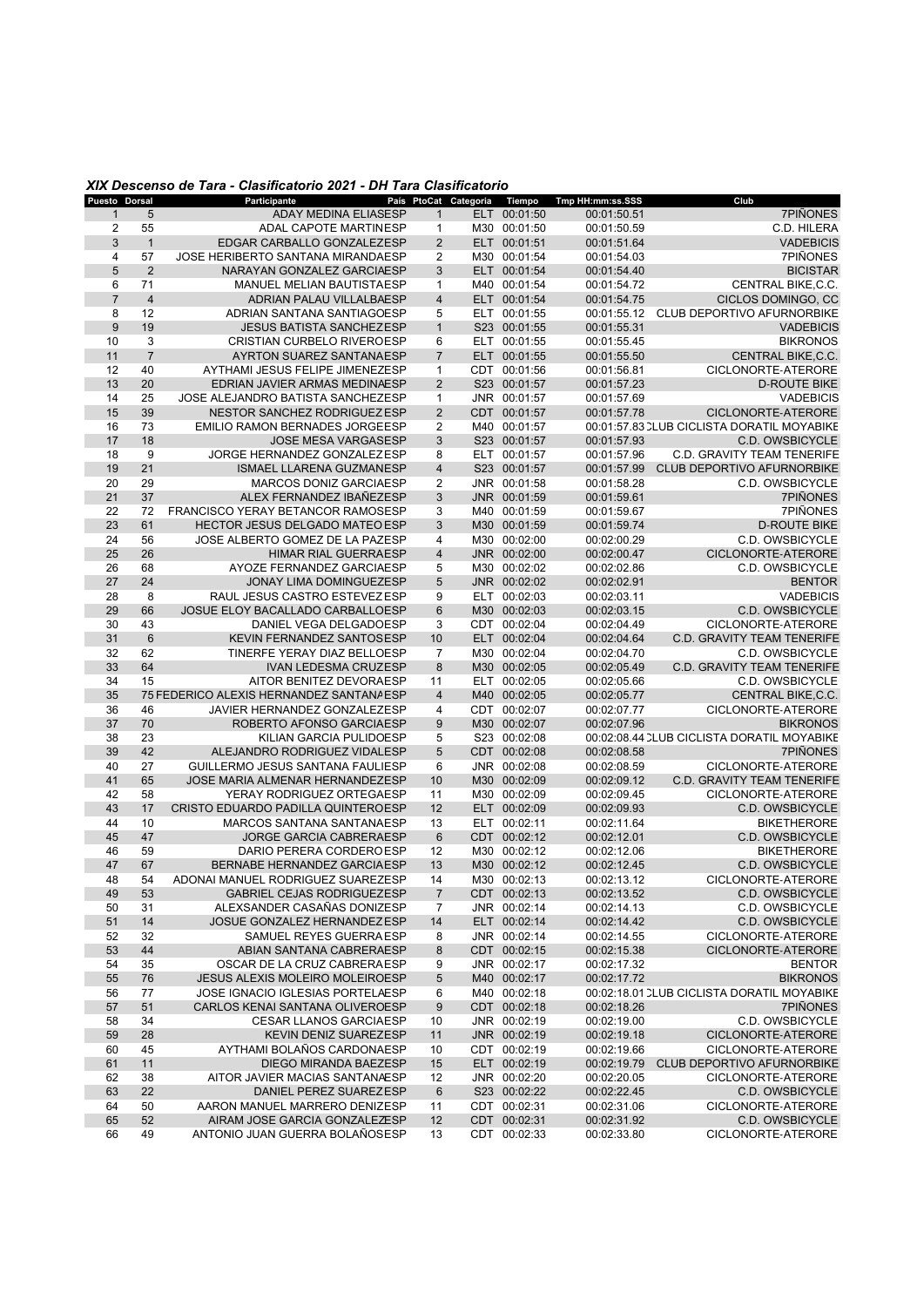| 67 | 13 <sup>7</sup> | FERNANDO FABIAN ARMAS HERNANDEZESP       | 16 |     | ELT 00:02:36   | 00.02.36.33 | C.D. OWSBICYCLE    |
|----|-----------------|------------------------------------------|----|-----|----------------|-------------|--------------------|
| 68 | 48              | ISRAFI CARBALLO UMPIFRREZESP             | 14 | CDT | 00:02:38       | 00:02:38.01 | <b>7PIÑONES</b>    |
| 69 | 30              | ABIAN TORRES MARTINESP                   | 13 |     | JNR 00:02:41   | 00.02.41.02 | <b>7PIÑONES</b>    |
| 70 | 33              | JOSE ARIDANI SANTANA GUZMANESP           | 14 |     | $JNR$ 00:02:54 | 00.02.54.51 | D-ROUTE BIKE       |
| 71 | 79              | CARMEN GARCIA HERNANDEZESP               |    |     | $JNR$ 00:04:00 | 00.04.0012  | C.D. OWSBICYCLE    |
| 72 |                 | 41 JUIMAR YARED ESCRIBANO DEL ROSARICESP | 15 | CDT | 00:07:07       | 00.07.07.40 | C.D. ABIKE TEAM    |
| 73 | 36              | ADRIAN SANTANA GUERRAESP                 | 15 |     | $JNR$ 00:08:52 | 00.08.5246  | CICLONORTE-ATERORE |
|    |                 |                                          |    |     |                |             |                    |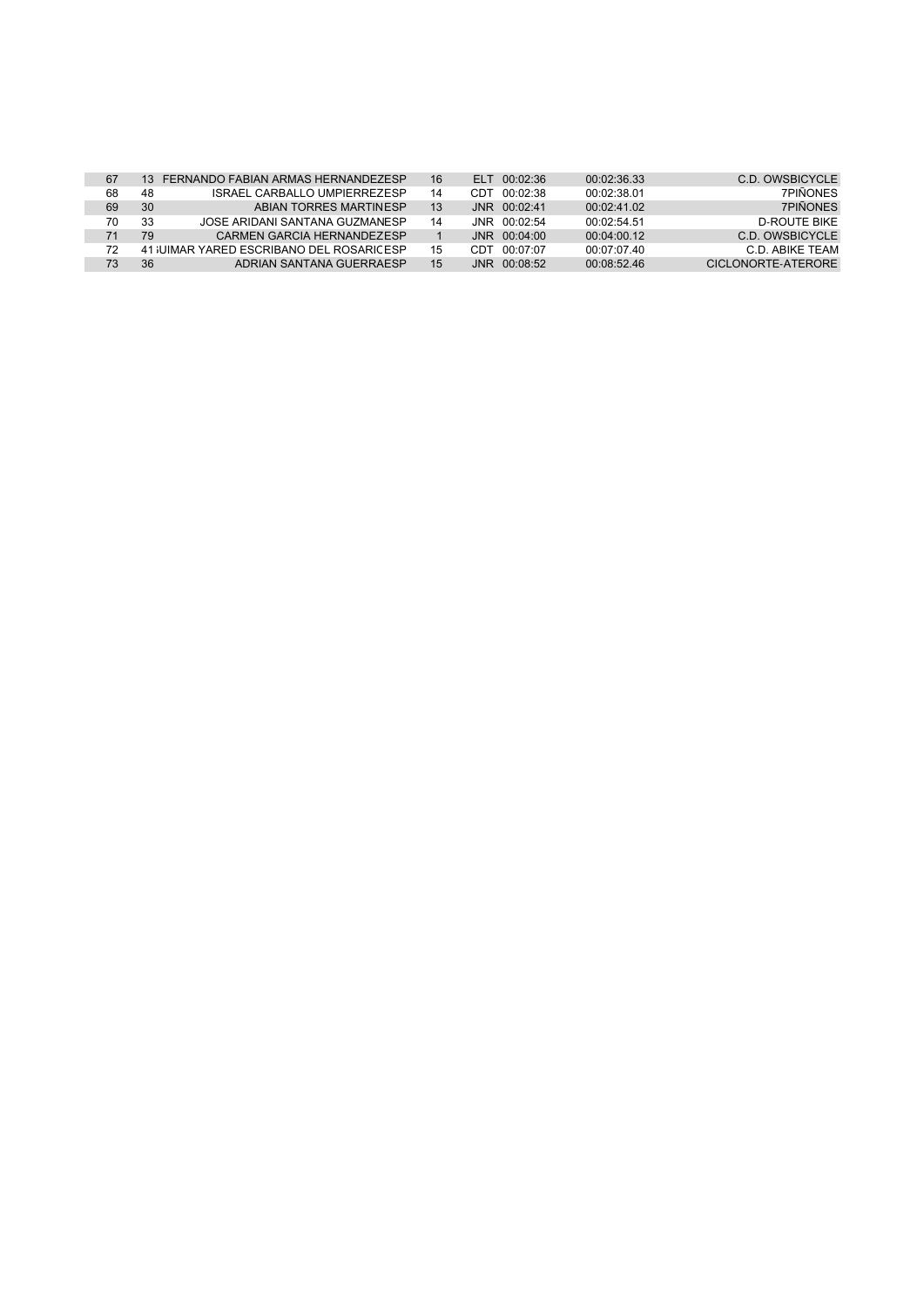#### *XIX Descenso de Tara - Clasificatorio 2021 - DH Tara Clasificatorio Menores*

| Puesto Dorsal |     | Participante                      | PtoCat         | Categoria  | Tmp HH:mm:ss.SSS | Club                                  |
|---------------|-----|-----------------------------------|----------------|------------|------------------|---------------------------------------|
|               | 83  | NICOLAS CHIRINO HULSUND           |                | <b>INF</b> | 00:01:59.23      | <b>CLUB DEPORTIVO AFURNORBIKE</b>     |
|               |     | 89 EONARDO RAFAEL FILUTOWICZ BONK | 2              | <b>INF</b> | 00:02:09.29      | <b>7PIÑONES</b>                       |
| 3             | 94  | <b>HUGO GUERRA MELIAN</b>         |                | <b>ALV</b> | 00:02:09.48      | <b>C.D. ABIKE TEAM</b>                |
| 4             | 84  | YANN DELALEEUW PORVEN             | 3              | <b>INF</b> | 00:02:10.30      | <b>7PIÑONES</b>                       |
| 5             | 97  | AYNAROMOROAN SUAREZ DIAZ          | 2              | <b>ALV</b> | 00:02:12.24      | <b>CENTRAL BIKE.C.C.</b>              |
| 6             | 93  | ABIAN GONZALEZ MORENO             | 3              | <b>ALV</b> | 00:02:15.44      | <b>CLUB CICLISTA DORATIL MOYABIKE</b> |
|               | 92  | <b>DIEGO RODRIGUEZ GIL</b>        | $\overline{4}$ | <b>ALV</b> | 00:02:16.30      | C.C. PICONERA                         |
| 8             | 87  | JAHISIEL SIVERIO RODRIGUEZ        | 4              | <b>INF</b> | 00:02:16.35      | C.D. OWSBICYCLE                       |
| 9             | 88  | ALEJANDRO HERNANDEZ LORENZO       | 5              | <b>INF</b> | 00:02:17.84      | <b>C.D. OWSBICYCLE</b>                |
| 10            | 91  | DIEGO SUAREZ RAMOS                | 6              | <b>INF</b> | 00:02:19.72      | <b>BENTOR</b>                         |
| 11            | 85  | <b>SAMI EL YAKHLIFI CARRION</b>   | $\overline{7}$ | <b>INF</b> | 00:02:27.81      | LA GRUPETA, C.C.                      |
| 12            | 95  | AITOR LUZARDO GONZALEZ            | 5              | <b>ALV</b> | 00:02:34.33      | <b>C.D. ABIKE TEAM</b>                |
| 13            | 90  | <b>JOAQUIN QUINTANA QUESADA</b>   | 8              | <b>INF</b> | 00:02:38.02      | <b>CICLONORTE-ATERORE</b>             |
| 14            | 96  | PEDRO SUAREZ GONZALEZ             | 6              | <b>ALV</b> | 00:02:40.35      | C.D. ABIKE TEAM                       |
| 15            | 98  | ELENA SOLER HERNANDEZ             |                | <b>ALV</b> | 00:02:44.99      | <b>C.D. ABIKE TEAM</b>                |
| 16            | 99  | <b>MARTINA GUERRA MELIAN</b>      |                | <b>PRN</b> | 00:03:22.47      | <b>C.D. ABIKE TEAM</b>                |
| 17            | 100 | <b>JAIRO BORGES MONTERO</b>       |                | <b>PRM</b> | 00:04:25.07      | <b>T-RIDER'S</b>                      |
|               |     |                                   |                |            |                  |                                       |